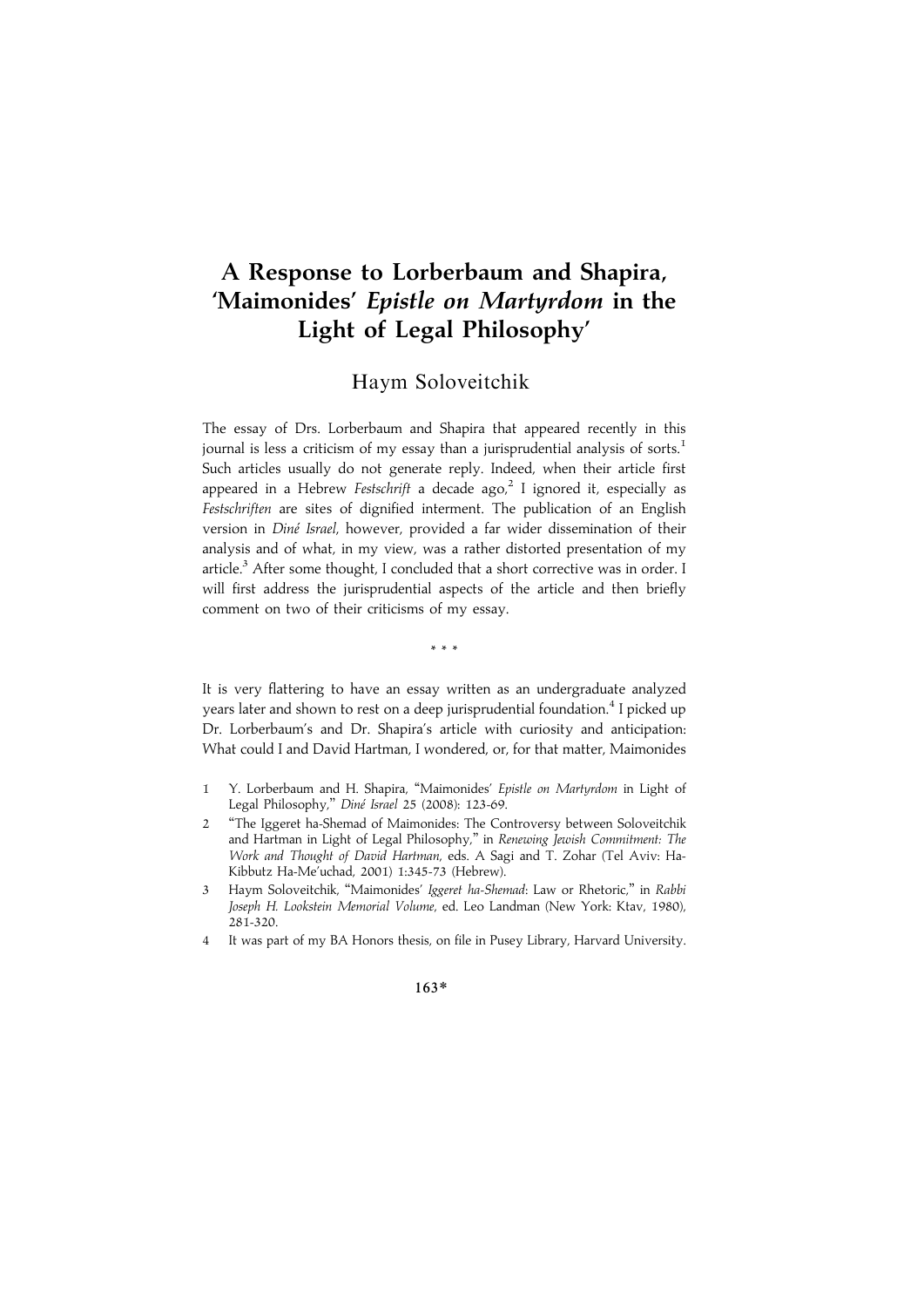### Haym Soloveitchik 164\*

and his opponent, have to do with Ronald Dworkin and Henry Hart? Could I have actually intuited in my youth the thoughts of either of these famed jurists?

My learned colleagues contend that underlying my position are the jurisprudential assumptions of Hart and underlying Hartman's argument are those of Dworkin. They do this by having me agree with Maimonides' opponent and having Hartman side with Maimonides. (Why they need to identify me with Maimonides' opponent instead of simply addressing the latter's position will become clear later on.) Ignoring for the moment my putative identity with Maimonides' opponent, let me address the position of Hartman/Maimonides – for Hartman does, indeed, identify himself with Maimonides' position in Iggeret ha-Shemad.

The analysis of Drs. Lorberbaum and Shapira is based upon a lengthy article that I wrote on *Iggeret ha-Shemad*. However, it appears to me that the entire point of that article has eluded them. This is perhaps my own fault. The essay, "Maimonides' Iggeret ha-Shemad: Law and Rhetoric," may be too long and not clearly written. However, I also wrote, in reply to Dr. Hartman's critique, a brief essay of five pages (inclusive of quotations) in which I highlighted the crux of my article and my basic differences with Dr. Hartman. Perhaps it, too, was unclear.

I will open, then, by citing the first paragraph of that short essay in full, allowing the reader to judge for himself: $5$ 

The crucial issue that lies at the very heart of our disagreement [i.e., Hartman and myself – HS] is: Are there outer limits to an intellectual discipline which cannot be breached and can we lay down ground rules for arguments within a discipline?

(1) Everyone agrees that political theory takes into account the entire wide spectrum of considerations – logical, social, and psychological – that Dr. Hartman dwells upon at length. Its broad playing field allows a wide gamut of intellectual maneuver, and the most contradictory views can be advanced with comparable claims to legitimacy. However, should a political theorist argue: (1) All revolutionaries are mortal (2) Goldberg is mortal (3) Therefore Goldberg is a revolutionary; this contention would not be political theory but rhetoric. The problem is

5 ''Criteria for Halakhic Rulings: A Reply to Dr. Hartman,'' Jerusalem Studies in Jewish Thought 3 (1984): 683-84 (Hebrew) (It was prefaced by a two paragraph introduction.).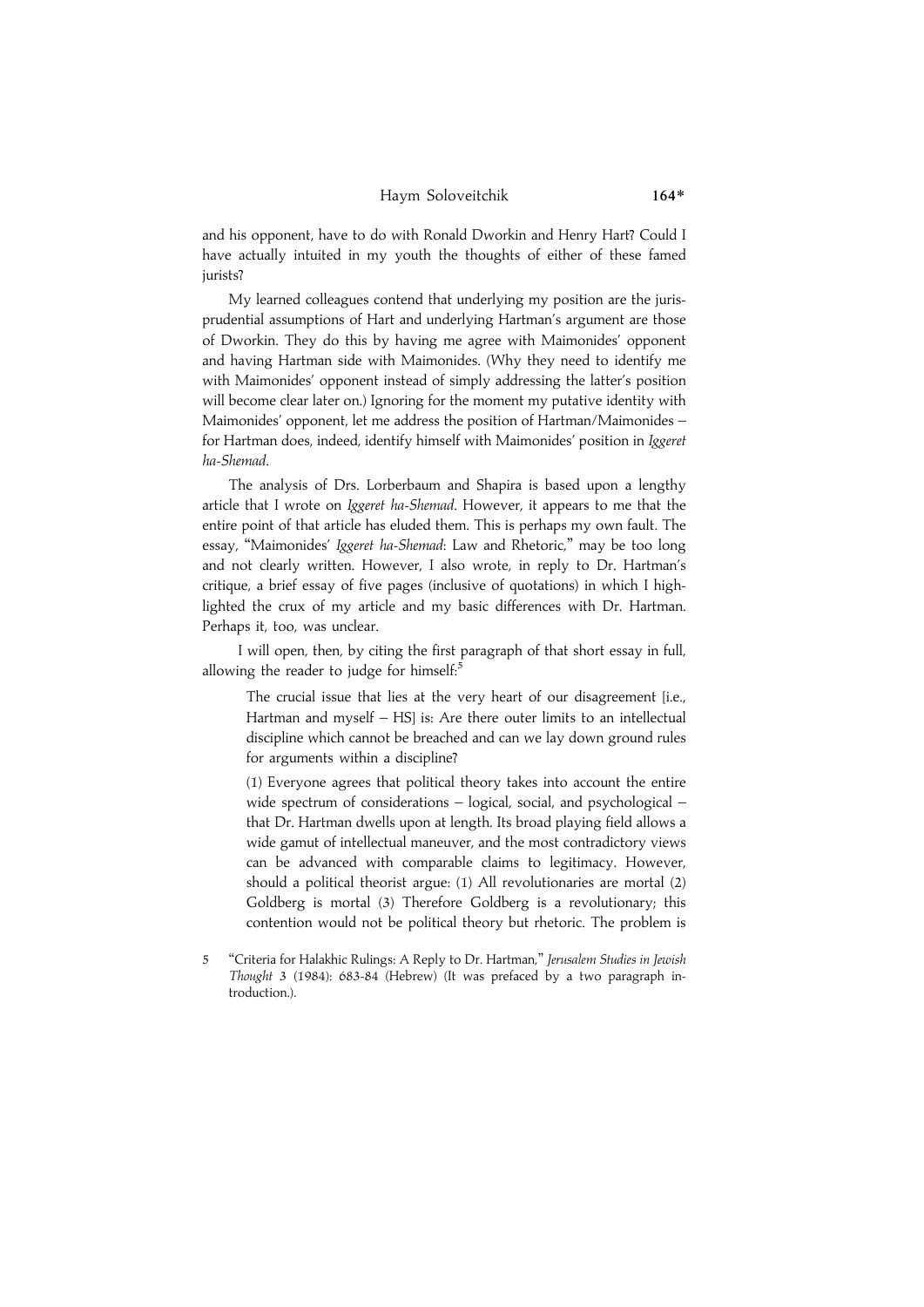### 165\* Maimonides' Epistle on Martyrdom

that Maimonides employs precisely this kind argument (i.e., the fallacy of the undivided middle) in the Iggeret ha-Shemad. Without plunging into the thorny problem of the ground rules of halakhah, we can safely state two of them: (1) The argument must abide by the elementary rules of logic (2) A halakhic conclusion cannot contradict an explicit mishnah, when the mishnah has been understood in one and the same fashion by all commentators of the past millennium. Maimonides breached both ground rules in Iggeret ha-Shemad.

Having failed to get my point across to my two colleagues with a hypothetical from political theory, perhaps I will be more successful with one from law. Suppose a judge sentenced a man to twenty-five years of imprisonment on the basis of the following argument: (1) All terrorists have two feet (2) This man has two feet (3) Therefore this man is terrorist. This ruling was then upheld by the superior courts. Would Lorberbaum and Shapira see that man as having been convicted by a valid legal system, with which they have only a difference of opinion? Do they think that Dworkin would ponder the jurisprudential foundations of such a system?

Maimonides' statements further contradict an explicit ruling in the Mishnah. Does Dworkin treat a legal system as valid where a local judge in Washington, DC can rule that the president of the United States is elected for a two-year term, for when the Constitution of the United States says ''four years'' it means ''two years''? If the Iggeret ha-Shemad, by reason of the aforementioned breaches, is not law but simply rhetoric, what then does Dworkin have to do with it? Jurisprudence does not deal with the unarticulated assumptions of rhetoric, polemic, or the literature of consolation. If one wishes to apply jurisprudential analysis to Iggeret ha-Shemad, one must first address the question whether or not the Iggeret is a legal work.

The authors announce that they are treating the meta-halakhic aspects of the issue and they will take no stand as to the halakhic correctness of the arguments.<sup>6</sup> However, halakhic error, indeed, occasional absurdity, is the crux of my argument. I checked Maimonides' arguments against the rulings of the Talmud as understood in his writings, especially those of his earlier years, and found them to be in contradiction to his position in the Iggeret. I checked his lines of reasoning by the rules of simple logic and found one of them to be absurd. On the basis of these determinations, I advanced the claim that the

6 P. 134.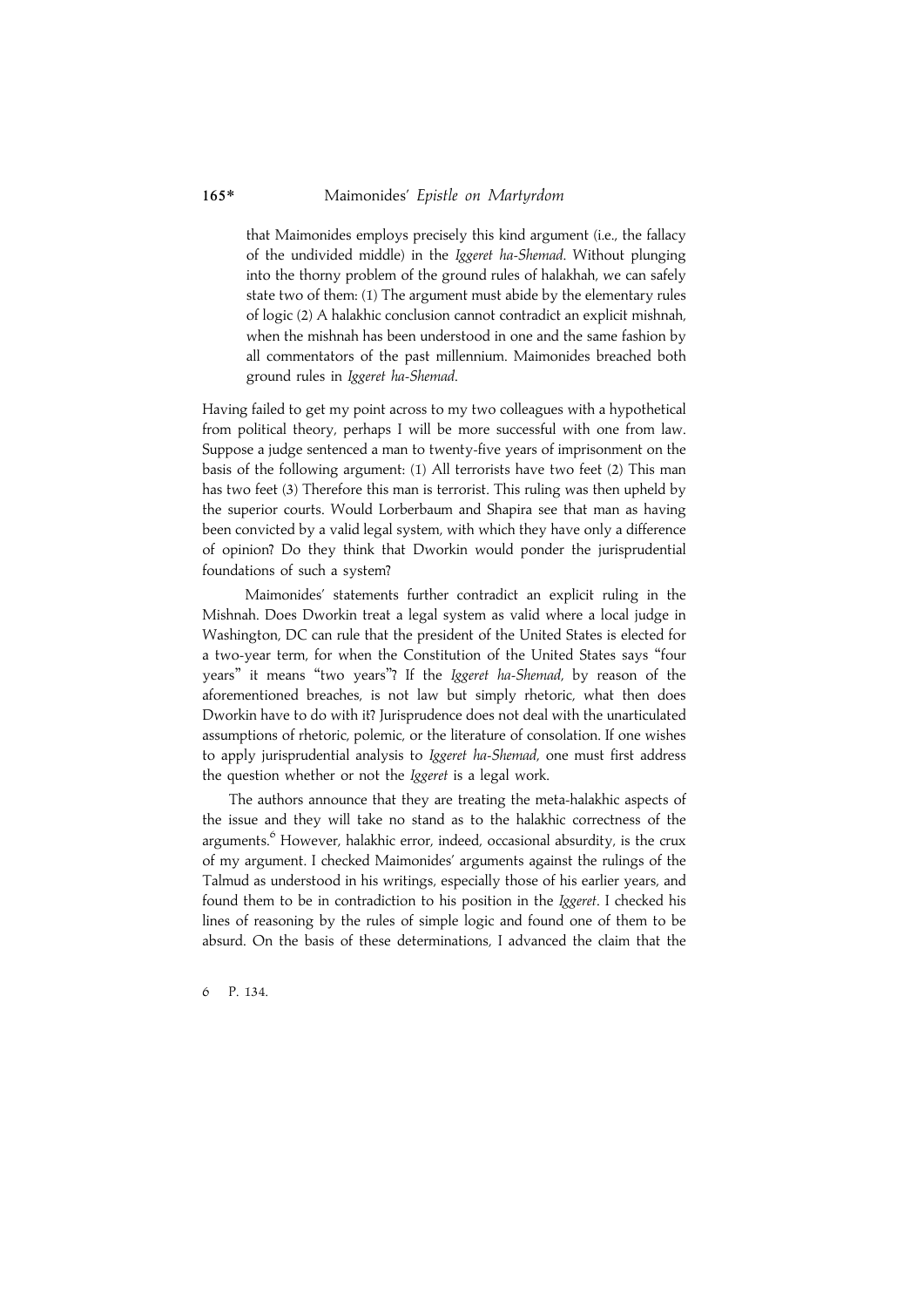#### Haym Soloveitchik 166\*

Iggeret is a work of polemic and not of law. If I am correct, there is nothing in the Iggeret about which to be jurisprudential. The accuracy or error of my halakhic analysis is thus prejudicial, in the classic sense of the word, to any jurisprudential analysis. Yet Drs. Lorberbaum and Shapira fail to address this issue. They simply assume that Maimonides' position in Iggeret ha-Shemad is legally valid and proceed to philosophize about it. I do not begrudge them their philosophizing, but they are assuming what needs most to be proven.

Not only is there no substantive engagement, but these two crucial points – the use of an argument entailing the fallacy of the undivided middle and the presence of interpretations of a mishnah that run counter to the very words of the mishnah (and naturally counter to every interpretation of the mishnah of the past millennium, including that of Maimonides) – are never mentioned in my colleagues' presentation of my argument and analysis of its assumptions.

To be sure, Drs. Lorberbaum and Shapira do pen the following footnote:<sup>7</sup>

17. Soloveitchik rejects Maimonides' argument from Nedarim 3:4, see ibid. [i.e., my article – HS], 299-300.

That is an understatement. In my original article, I said that the argument from Nedarim 3:4 made no sense, either logically or hermeneutically. To quote from the pages referred to by my colleagues:

But Maimonides does not rest content with this proof; he seeks to advance another, and with it writes some of the most astounding lines in his entire career.... Maimonides has committed the elementary logical fallacy of the "undistributed middle."

The error is yet greater. It is universally admitted that the coercion that relieves the individual of legal responsibility for his deeds must be the actual threat of death. Something chosen as an alternative to a lesser threat, such as loss of money, is deemed by all hands as voluntarily performed. However, the mishnah deals with a case in which the threat of death is not necessarily present.... It is obvious, then, that the principle at work in the passage cited has absolutely nothing to do with the problem of coercion at all; indeed as Maimonides himself, in his Perush ha-Mishnayot and his Yad ha-Hazakah, and all his contemporaries, whether of the Franco-German, Provençal, or Moroccan schools,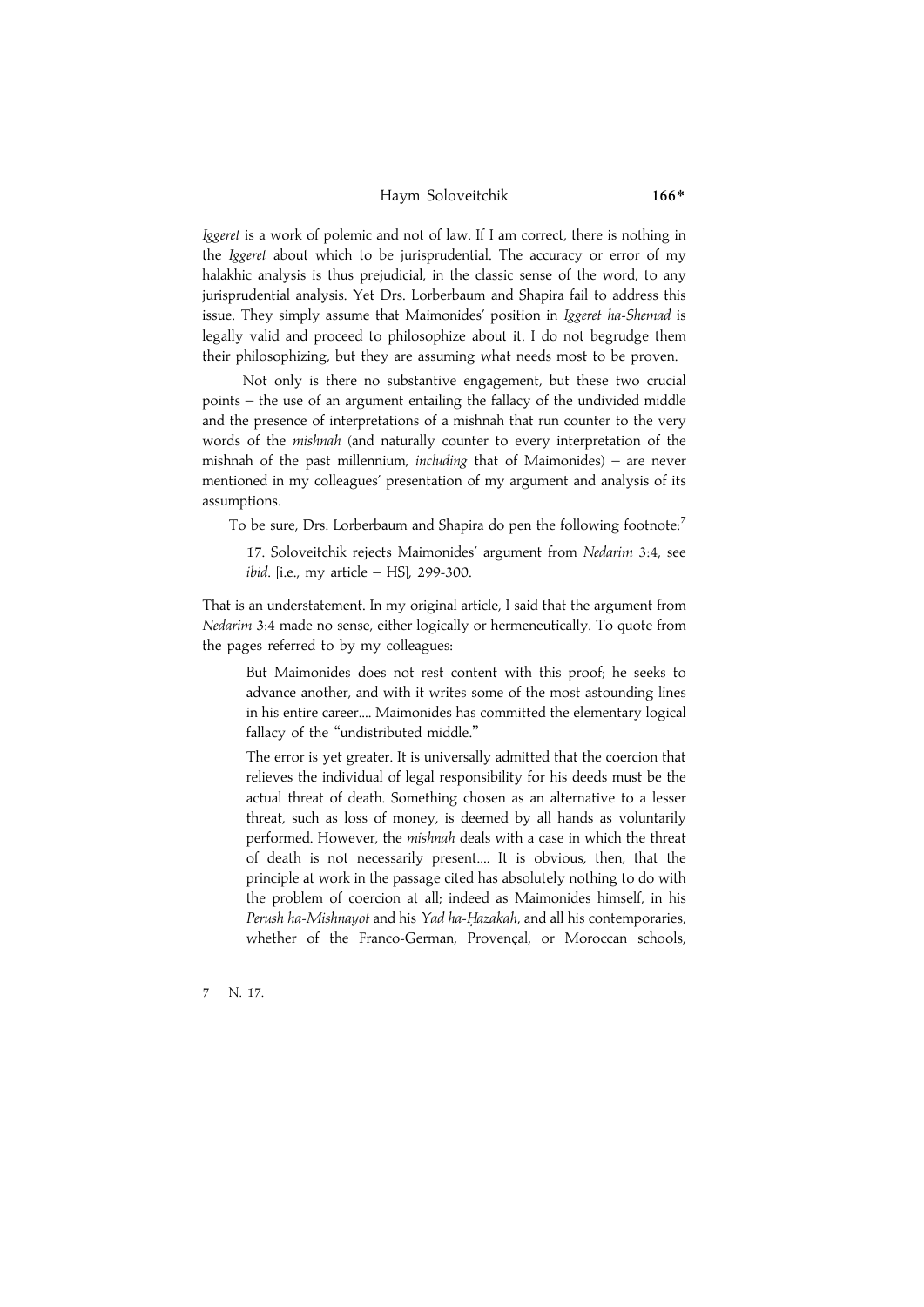recognized and explicitly stated, the law here embodied is one concerning the effectiveness of mental reservations vis-à-vis certain vows.

Since Maimonides the halakhist did not write nonsense, I inferred that he was not arguing halakhically; he was not seeking to make a cogent argument but to dispel a mood of despair and a dangerous loss of hope.

My colleagues' formulation, ''Soloveitchik rejects the argument from Nedarim 3:4," is not accidental; it reflects the necessary assumption of their entire essay. There are no fundamental problems with Maimonides' arguments that preclude the Iggeret from being a halakhic work. The proof that Maimonides adduces from Nedarim is logically and legally sustainable; it is merely Soloveitchik's personal view that this argument is incorrect.

Such are my reservations about the Hartman/Maimonides/Dworkin thesis. As for the Soloveitchik/Maimonides' opponent/Hart thesis, let us turn to the question raised earlier: Why identify me with the position of Maimonides' opponent? Why not write simply about the jurisprudential underpinnings of Maimonides' disputant? The answer is quite simple. Unless I am identified with his opponent, the crucial correlation of that individual's position with Ish ha-Halakhah and my family tradition of talmudic analysis collapses. Maimonides' opponent could scarcely be influenced by a work published in 1944 or by a school of thought that arose in the late nineteenth century. It would also appear somewhat rash to set forth the jurisprudential philosophy of an anonymous, twelfth century figure of whom we have but one holding, and next to nothing of that holding in his own words. Yet, other than identification on my part with one supposition underlying my conjectured reconstruction of one of the numerous accusations that Maimonides was seeking to neutralize (see below), there is not a word of personal identification with the rest of the charges. In my article, I was vindicating neither the opponent's charges of heresy nor his contention that the prohibition of idolatry may be violated without inner belief. I was judging those two central contentions, not by what I thought, but by Maimonides' own statements. The question that I posed was: To what extent are Maimonides' positions in the Iggeret ha-Shemad compatible with his other writings, especially his earlier ones? To the extent that they are incompatible (putting aside whether they are logically flawed), the Iggeret ha-Shemad is rhetoric. What I thought about these questions was and is irrelevant. For this reason, these views were never expressed in my study.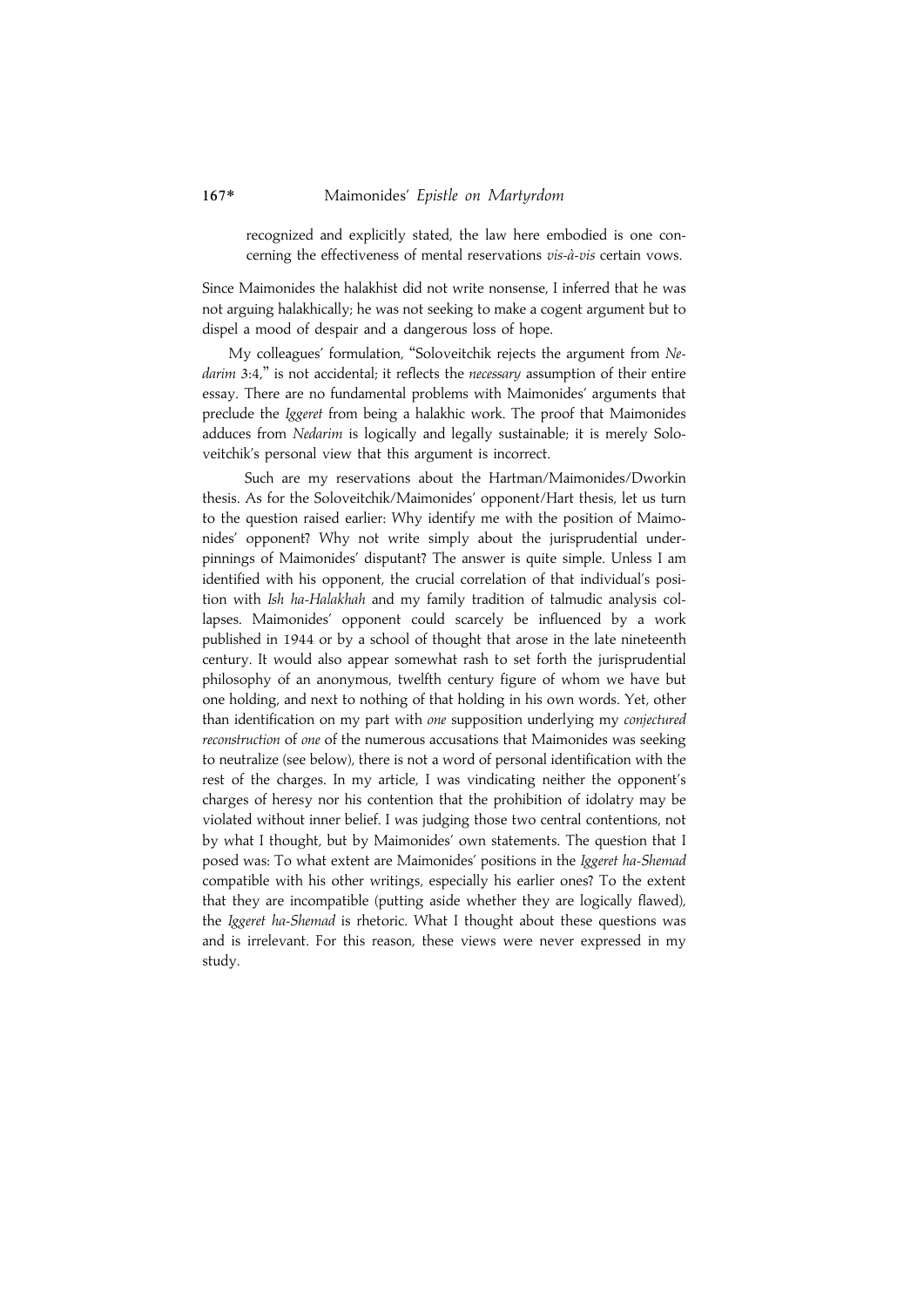### Haym Soloveitchik 168\*

My silence, however, proved no bar for my colleagues. The problem of the necessary identity of my position with that of Maimonides' opponent was handled with ease, as the following examples illustrate.

1. Take the statement of culpability for acts committed under duress that the above-cited footnote 17 was meant to document. This is a crucial holding, for without it, I could scarcely agree with Maimonides' opponent as to the status of the Marranos as apostates, their disqualification as witnesses and, arguably, the worthlessness of their religious performances. Drs. Lorberbaum and Shapira write:<sup>8</sup>

Soloveitchik thinks that the Maimonidean argument as to the sinner's exemption from all punishment in those situations where he ought to have sacrificed his life has no real basis.<sup>17</sup>

I ask the reader to turn to the cited pages in my essay, 299-300, where I write the exact opposite:

Maimonides' opponent had advocated the view that the imperative of Kiddush Ha-Shem conflicts with and destroys the law of pikuah nefesh. Once we enter the awesome domain of martyrdom, the principle of self-preservation is annulled in toto, hence all acts that require martyrdom, for any reason, retain their full criminality. Maimonides' erudition disposes of this contention easily. He adduces a passage from the Sifra stating that idolatry committed under coercion is non-culpable. As the worship of false gods certainly falls within the realm of martyrdom, it is obvious that regardless of the martyr imperative, the deed is still viewed as involuntary, and for this reason the performer is not held legally responsible.<sup>34</sup>

And in the footnote (34), I expanded on the matter:

34. There should be no doubt as to the force of Maimonides' argument, which he reproduces in Yesodei ha-Torah 5:4. Outside of the isolated remarks of R. Moses ha-Cohen (Hassagot ha-Ramakh 'al ha-Rambam, ed. S. Atlas, Jerusalem 1969, ad loc.) and the counter-interpretation of the Sifra by R. David Bonfid (Hiddushei ha-Ran 'al Sanhedrin 61b, s.v. itmar), which attracted no followers, Maimonides' views won widespread acceptance. Centuries later, a problem was detected in this proof... But

8 P. 134.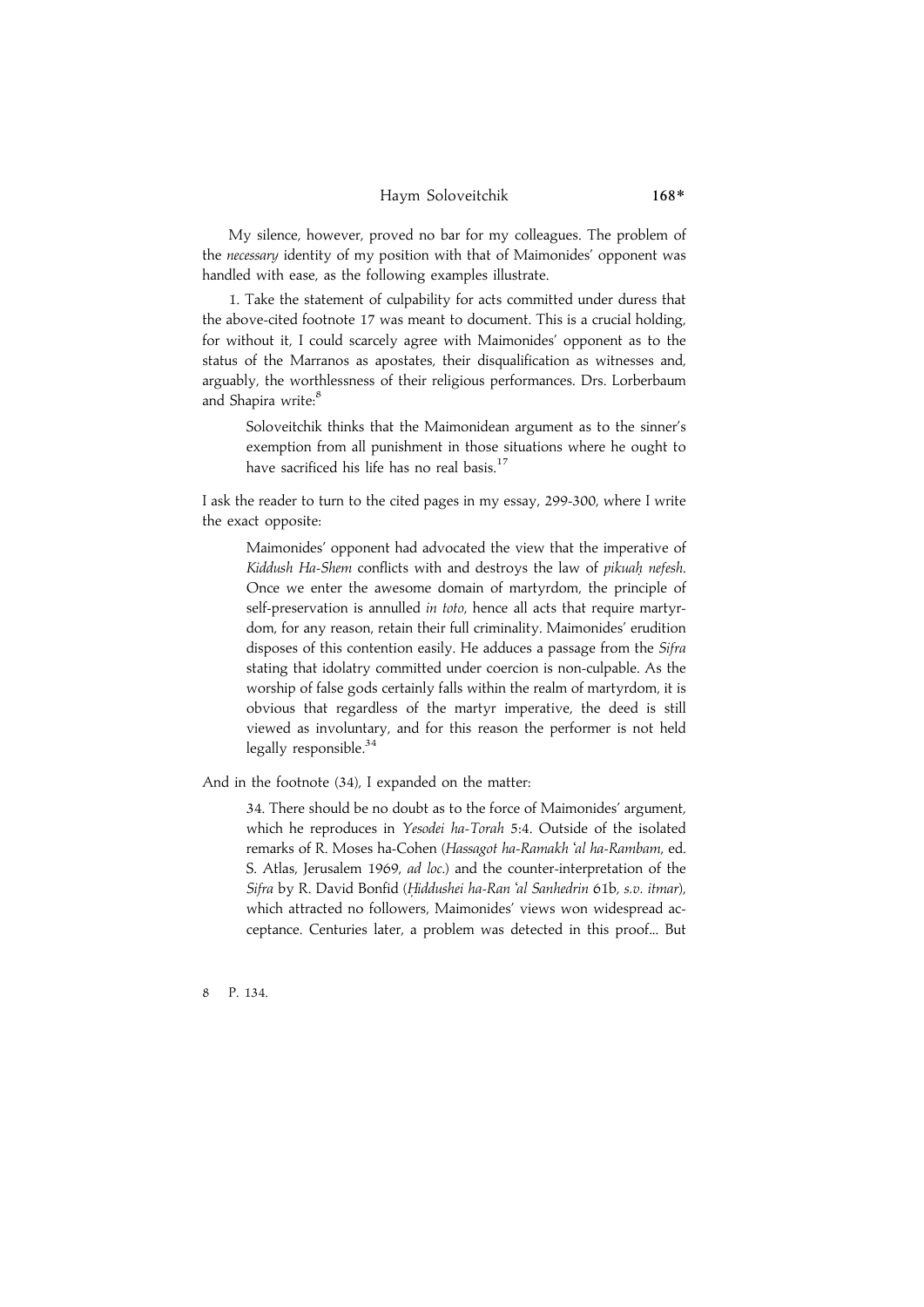this in no way affected the acceptance of Maimonides' doctrine of nonculpability in instances of duress.

2. Drs. Lorberbaum and Shapira further write:9

Soloveitchik argues that performing a commandment without faith and without inner conviction is lacking in value. Ritual without faith, he states, is like a game and not a religious act.

To this statement they append a footnote:<sup>10</sup>

To be precise, Soloveitchik attributes this argument to the sage against whom Maimonides argues; however, from the general tone of his words, it is clear that he himself accepts this argument. See Soloveitchik, ''Law and Rhetoric,'' 294-96.

So far, so good. However, they then proceed to state, and, again, it is an important building block of their argument:<sup>11</sup>

As mentioned above, Maimonides attributed value to the Marranos' fulfillment of the commandments by drawing a distinction between willful idolatry and compelled idolatry. Soloveitchik argued that this is not a real defense, as the Marranos had failed in their obligation to sanctify God's name and had engaged in idolatry and hence were considered as apostates, such that there was no value to the commandments which they fulfilled. The performance of commandments is of value only if it is accompanied by acknowledgement of the God who gave the commandments and the obligation to obey him. Such recognition is lacking among the Marranos.

Not so. There are two separate issues here: 1) Does religious performance require belief? 2) Were the religious performances of the Marranos performed in a state of disbelief? If the reader will review my remarks at the pages cited by my colleagues (294-96), he will see that while I answered 'yes' to the first question, I said nothing about the second. I do believe that the ritual performance of a genuine atheist is of no religious value; that, however, is not the bone of contention in Iggeret ha-Shemad. At bar in that work is: Is there religious value to the performance of mitsvot by someone who has been

9 P. 133. 10 N. 16. 11 P. 135.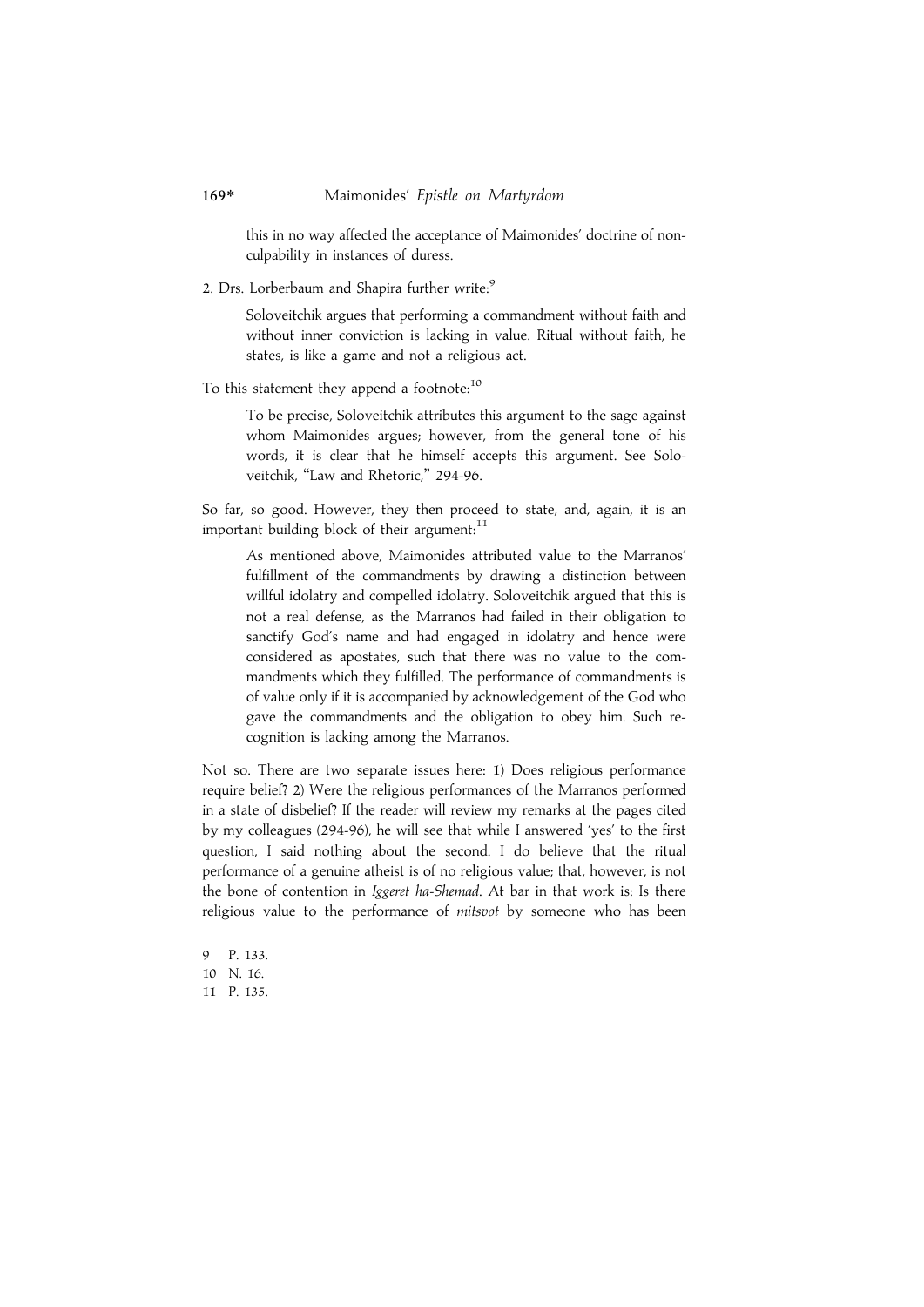### Haym Soloveitchik 170\*

coerced by the threat of death to assert disbelief, yet still believes with all his heart and soul? Maimonides' opponent believed that it was of no value; not I.

As I said in my opening remarks, I would very much like to have intuited in my youth the jurisprudential assumptions of the famed Henry Hart. I simply don't see how I have.

### II

Let us now turn to two criticisms, one factual and one methodological, that my colleagues make of my argument

1. They write:<sup>12</sup>

On this point Soloveitchik seems to contradict himself; he initially argues against Maimonides that the definition of idolatry does not depend upon inner faith, but rather upon the technical nature of the act, so that even one who is forced to do so is considered an idolater; further on, he argues that, in order for commandments to be of any religious value, they must be accompanied by inner conviction. Why does idolatry not require inner conviction, whereas it is a necessary precondition for the value of one's fulfillments of commandments?

I fail to follow the logic of their argument. If I believe that paganism or idolatry is cultic rather than creedal, why must I believe that Judaism, or Christianity for that matter, is the same? I point this out with regret, for my colleagues' line of reasoning would greatly alleviate the current problems of conversion in Israel.

Far more important, I never claimed that idolatry is cultic. I said that Maimonides, in his early years, was of the belief that idolatry is cultic. Previously, Lorberbaum and Shapira identified me with the position of Maimonides' opponent; now, they identify my position with that of Maimonides. The only justification of such an identification would be if what I wrote had little basis in Maimonides' actual writings, but was a clear projection of my view onto that great talmudist. Let us therefore examine the basis of my claim that Maimonides early in his career believed paganism was cultic.

Most of us began studying the Talmud with the second chapter in Bava Metsi'a, Ellu Metsi'ot. Very soon we came to the famous controversy of Abbaye and Rava of ye'ush shelo mi-da'at and were told by our rebbe (teacher) -

12 Pp. 135-36.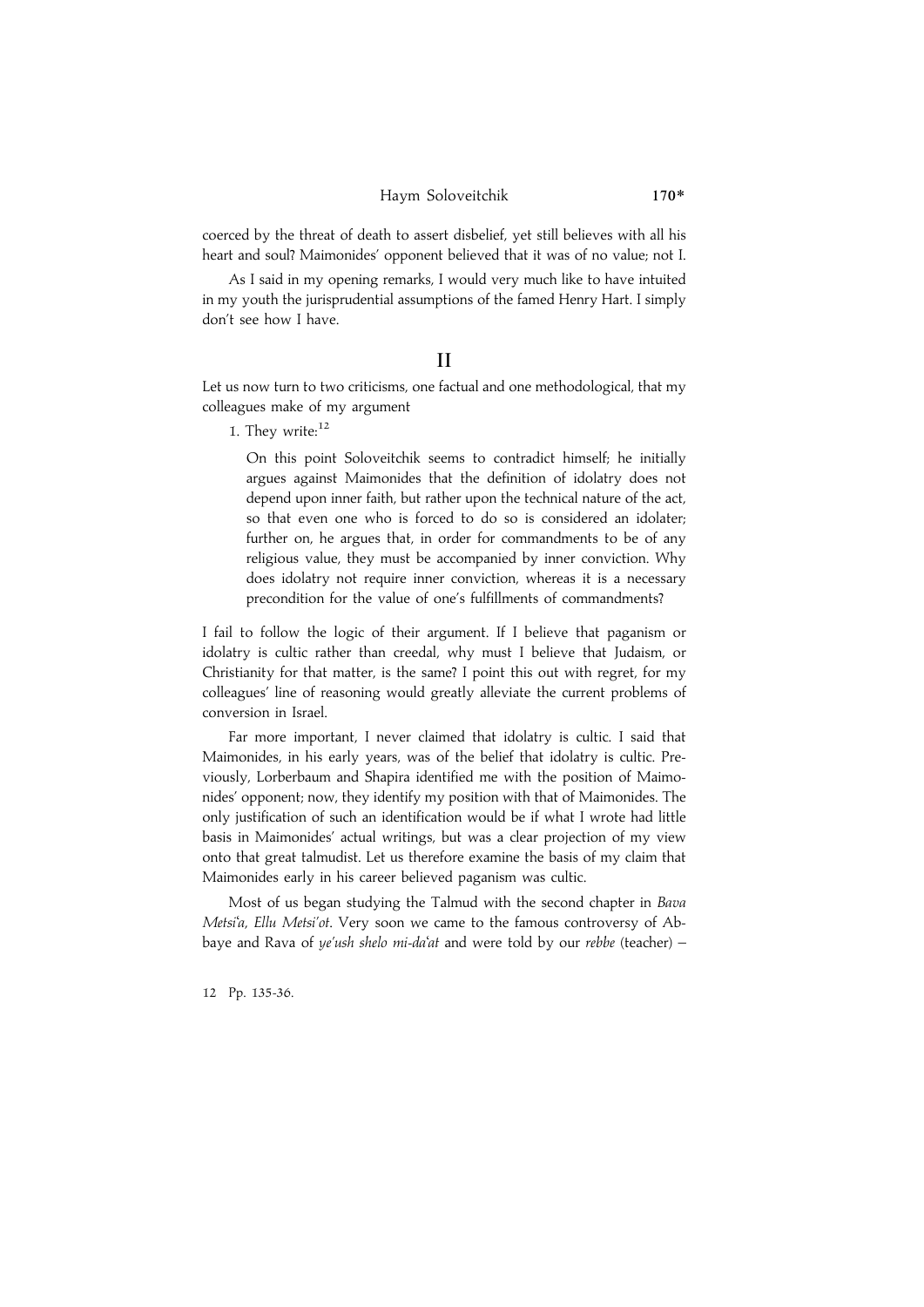often with great fanfare – that this controversy is one of only six places in the entire Talmud where the ruling is according to Abbaye. In all the hundreds and hundreds of other controversies between the two, the ruling is always like Rava. And we all felt privileged to study such a unique controversy. It is no exaggeration to say that every schoolboy knows that ''Abbaye ve-Rava, halakhah ke-Rava.''

The question whether idolatry is cultic or creedal is, in fact, a controversy between Abbaye and Rava (and not one of the famous six).<sup>13</sup>

It has been taught: If one engages in idolatry through love or fear [of man, but does not actually accept the divinity of the idol], Abbaye said, he is culpable; but Rava said, he is not culpable. Abbaye ruled that he is culpable, since he worshipped it; but Rava said he is not culpable: if he accepted it as a god, he is culpable; but not otherwise.

Maimonides in the early version of the Perush ha-Mishnayot ruled like Abbaye!<sup>14</sup> Did I have an alternative to stating that Maimonides initially viewed idolatry as cultic?

2. Drs. Lorberbaum and Shapira further write.<sup>15</sup>

The validity of his [i.e., Soloveitchik's] arguments depends upon him succeeding in demonstrating that all (or at least most) of Maimonides' arguments in the Epistle [i.e., Iggeret ha-Shemad] are flawed, and that these flaws are obvious. Hence, in order to confute Soloveitchik's argument it is sufficient to show that at least part of Maimonides' arguments has a firm basis, and that where he does in fact 'err', his error is a reasonable one.

Three brief points: First, is breaking an elementary rule of logic and then ruling contrary to a setam mishnah 'reasonable'? Perhaps that is why Drs. Lorberbaum and Shapira omitted these central points from their summary of my argument. Second, how can one demonstrate that a legal argument has a 'firm basis', or that a legal error is a 'reasonable one', if one avowedly eschews legal argument, as my colleagues  $do<sup>16</sup>$  Third, to show that the *Iggeret ha-Shemad* 

- 13 B. Sanh. 61b: איתמר העובד עבודת כוכבים מאהבה ומיראה, אביי אמר חייב, רבא אמר פטור. אביי .<br>אמר חייב - הא פלחה, רב אמר פטור - אי קבליה עליה באלוה אין, אי לא
- 14 Mishnah 'im Perush le-Rabbenu Mosheh b. Maimon, Nezikin, ed. J. Kafih. (Jerusalem: Mosad ha-Rav Kook, 1964) Sanh. 7:6, p. 184, n. 3.
- 15 P. 134.
- 16 Ibid.